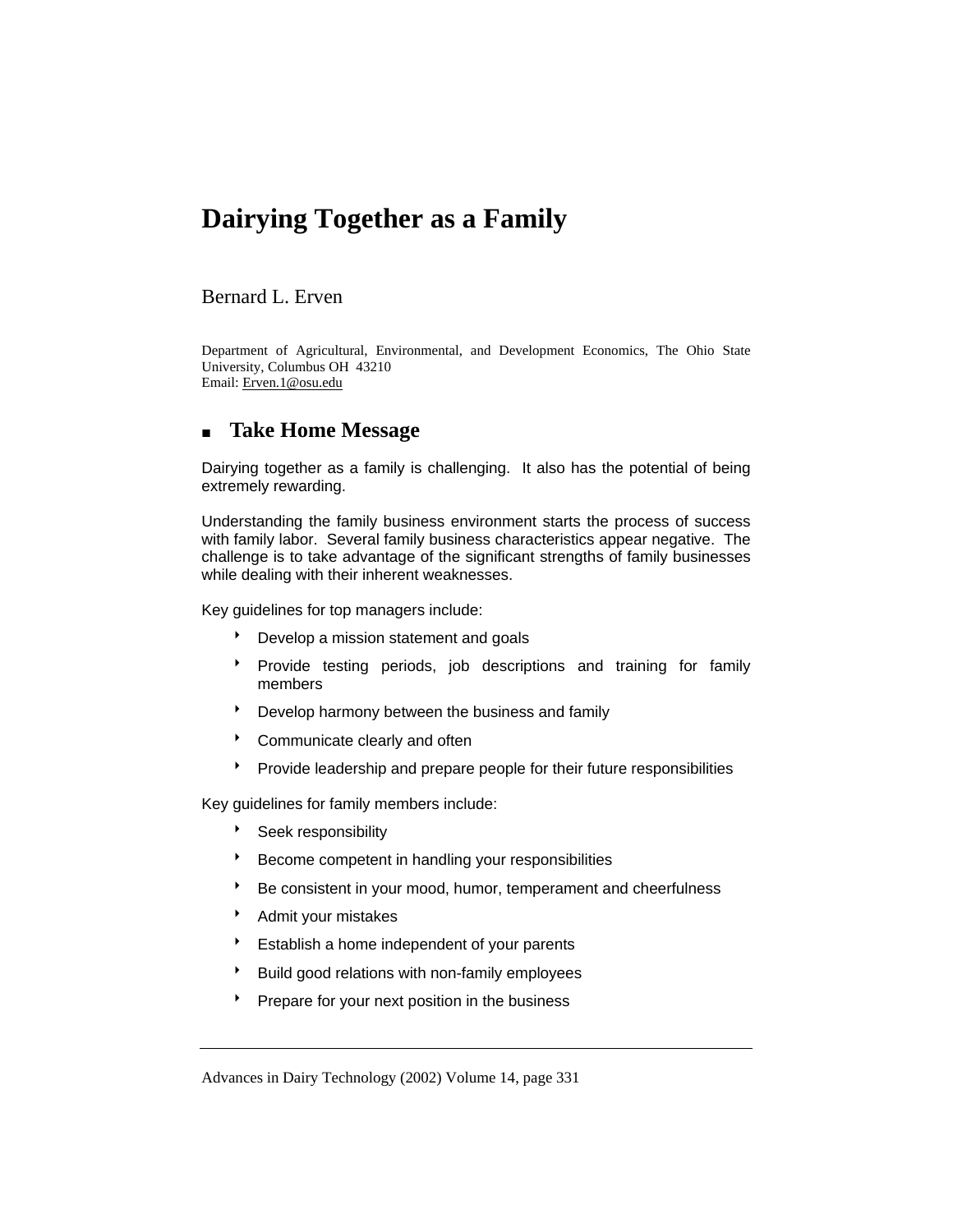# **Introduction**

Hiring only non-family members would likely make labor management on your farm easier than working with family members. The fact is, however, that most dairy farms include two or more family members: spouses, children, in-laws, siblings and parents. Family members usually have some key management responsibilities and also work daily on the farm. The overall benefits of having family members in the business are usually judged to outweigh the challenges, frustrations, hard feelings and stress.

The paper has five sections: 1) The Family Business Environment, 2) The Three Roles in Family Businesses, 3) Guidelines for the Top Manager to Deal with Family Members, 4) Guidelines for Family Members to Deal with the Top Manager, and 5) How Are We Doing? The first, second and fifth sections speak to all family members in the business. The third section focuses just on the top manager. The fourth section suggests guidelines for the family members below the top manager in the business structure.

# **The Family Business Environment**

Understanding the dairy family business environment starts the process of success with family labor. The family business environment typically has the following key characteristics:

- 1. *The family and the business overlap.* Family considerations affect many business decisions, e.g., a son or daughter's interest in dairying justifies business expansion. On the other hand, business considerations affect many family decisions, e.g., bathroom and kitchen remodeling must wait until an additional tractor is paid for.
- 2. *The farm way of life brings great satisfaction to family members.* Many farm families want to continue their attachment to the farm, to dairying and each other as long as possible. Children grow up wanting to raise their children the way their parents raised them. Rural life brings benefits perceived as unavailable any place else.
- 3. *Family pride, values, history and willingness to sacrifice drive the business to success.* The family farm is much more than a business. It is often a family's identity in the community. Family members are willing to sacrifice much for the success of the business.
- 4. *The family culture emphasizes self-employment.* Most farm owners highly value self-employment. Not surprisingly, their children are often raised to prefer self-employment on a diary farm over working for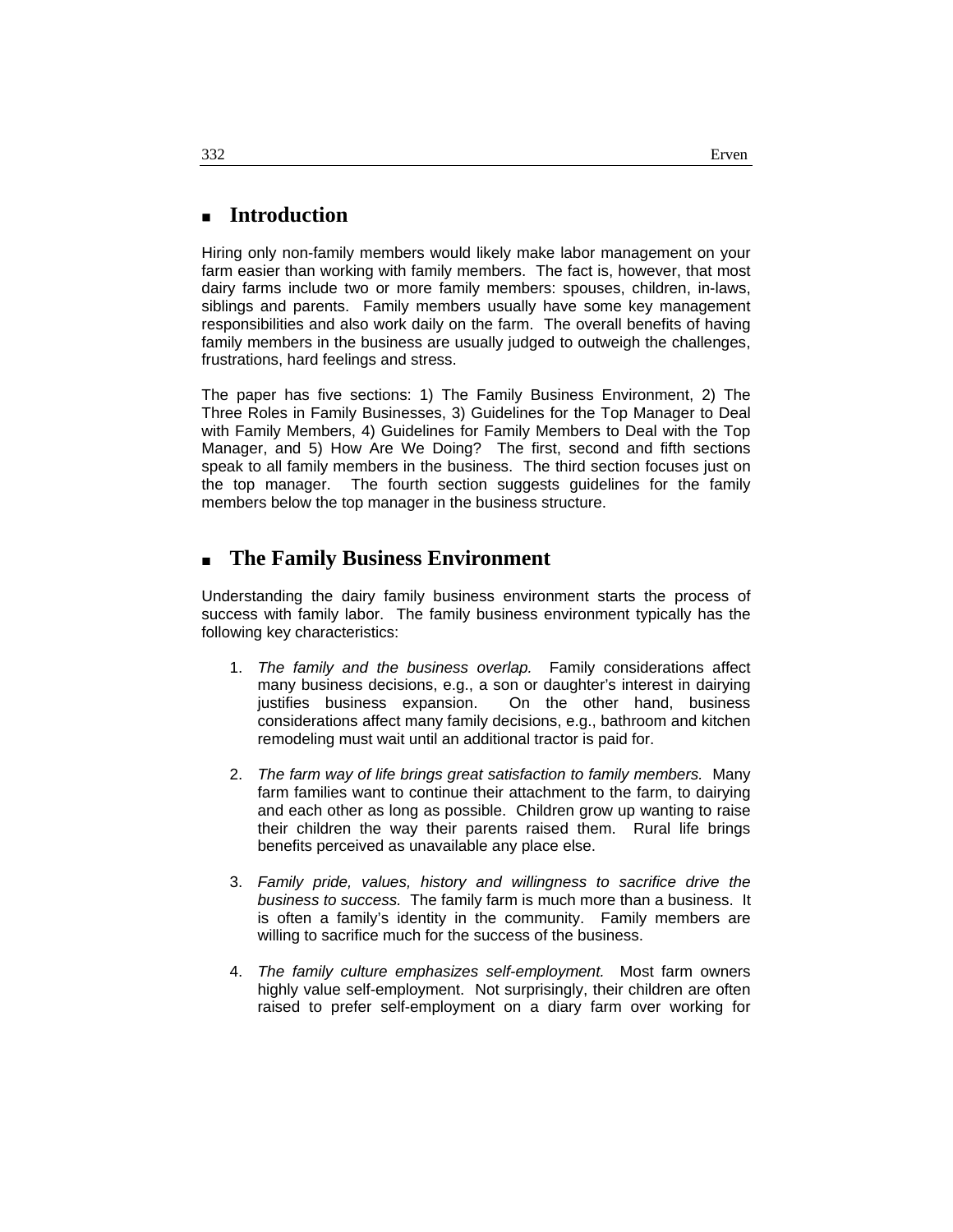someone else, especially another dairy farmer. The desire to be part of ownership and management of a farm often dominates career decisions.

- 5. *The opportunities provided by a farm may not fit the strengths of family members.* Younger siblings' cow, machinery or crop management strengths often duplicate the strengths already on the farm. The desperate need for financial management, marketing, or labor management strengths may be nowhere to be found among family members in the business.
- 6. *The family business often limits the opportunities for career growth.* A capable young family member often joins a family business while his or her parents are in the middle of their careers. Grandparents may still play a dominant role. Reality is waiting 30 years for one's first significant taste of top management decision-making.
- 7. *Chronic health problems, weather, marital problems, economic difficulties, and calamities impede progress of the business.* Factors over which the family has little control continuously affect the outcomes of plans and expectations. Dealing with risk is as much a reality to today's farm families as waiting for the grain to be ready to harvest.
- 8. *Family members often come into the business with vague job descriptions, compensation packages and placement in the farm's hierarchy.* Confidence that everything will work out substitutes for careful discussion of the pros and cons for joining the business. Growing up in the business or marrying into it leads to the conclusion that not much can or will change.

Several of these family characteristics appear negative. In fact, many family businesses are unsuccessful in bringing in succeeding generations. The challenge is to take advantage of the significant strengths of family businesses while dealing with their inherent weaknesses. Many family businesses succeed and thrive generation after generation. Top managers and the rest of the family working hard at family relations explain the success. The following three sections suggest guidelines that can help bring about the success.

# **The Three Roles in Family Businesses**

Each family member has multiple roles within the business and family. Each is a member of the family - the family role. Each has a role in the business - the business role. In addition, each has a personal role - certain personal interests, hobbies, need for time alone, activities outside the family and business, and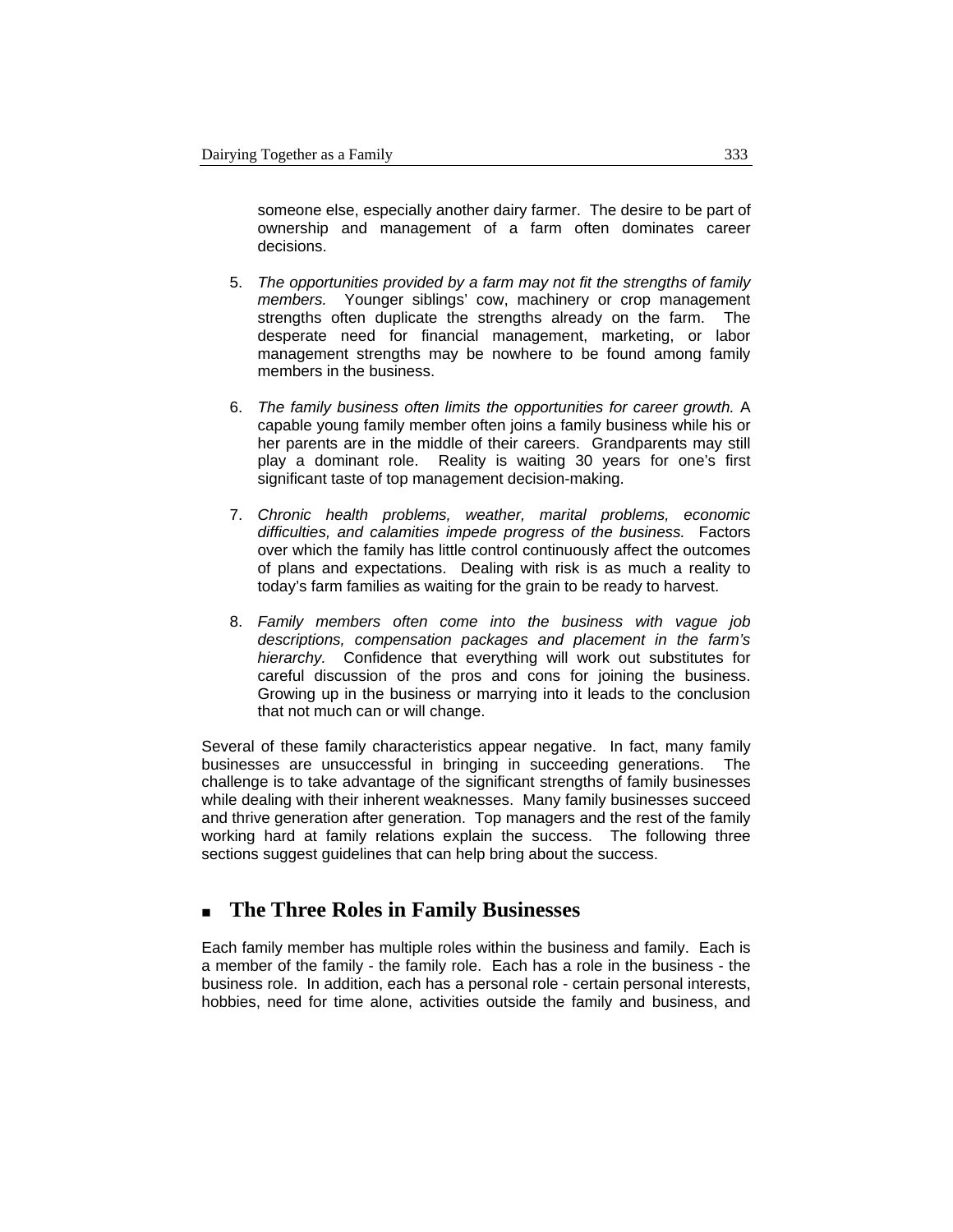perhaps a social life unrelated to anyone within the family. These family, business and personal roles compete for time and cause confusion.

Some families mostly separate the three roles. Other families merge the roles to the point they are hardly distinguishable one from another. Failure to distinguish among the roles causes confusion and faulty explanations of family members' actions.

To illustrate the importance of roles, Tom is a dairy farmer whose three roles cause confusion and frustration. His mother thinks that Tom, as her son, should pay her a generous land rent each year so she has more money to travel. Tom thinks that he should negotiate a fair and economically justifiable rent with his mother although he is thankful that she has been such a good ma. Tom loves collecting antique toy tractors and attending toy shows with a neighbor who is even more avid about the hobby than Tom. Tom finds it relaxing, interesting and a great way to meet avid hobbyists.

Tom deals with his mother as son (a family role), as a business negotiator (a business role) and as a hobbyist (a personal role) who sometimes goes to a toy show instead of visiting her. Tom deals with his family as husband and father (a family role), as the manager of the dairy in which they work (a business role) and the person who goes to toy shows with the neighbor instead of inviting them to go along (a personal role).

# **Guidelines for the Top Manager**

The top manager(s) in a family business has quite different responsibilities than other family members who are in the business. Success or failure in integrating family members into the business rests firmly with the top manager. The top manager may not be the head of the family. For example, the extended family can have a strong matriarchal head who masterminds parenting, the household, family gatherings and day-to-day family nurturing. The matriarch can greatly influence the integration of some family members into the family business although she has only a minor role in business management.

The following guidelines, written to top managers, provide tips, ideas and strategies for successfully handling family business responsibilities. The top manager or managers are the ones with the ultimate responsibility and authority for the farm to accomplish its goals. Successful top managers have successful businesses. Failing top managers are accompanied with failing businesses.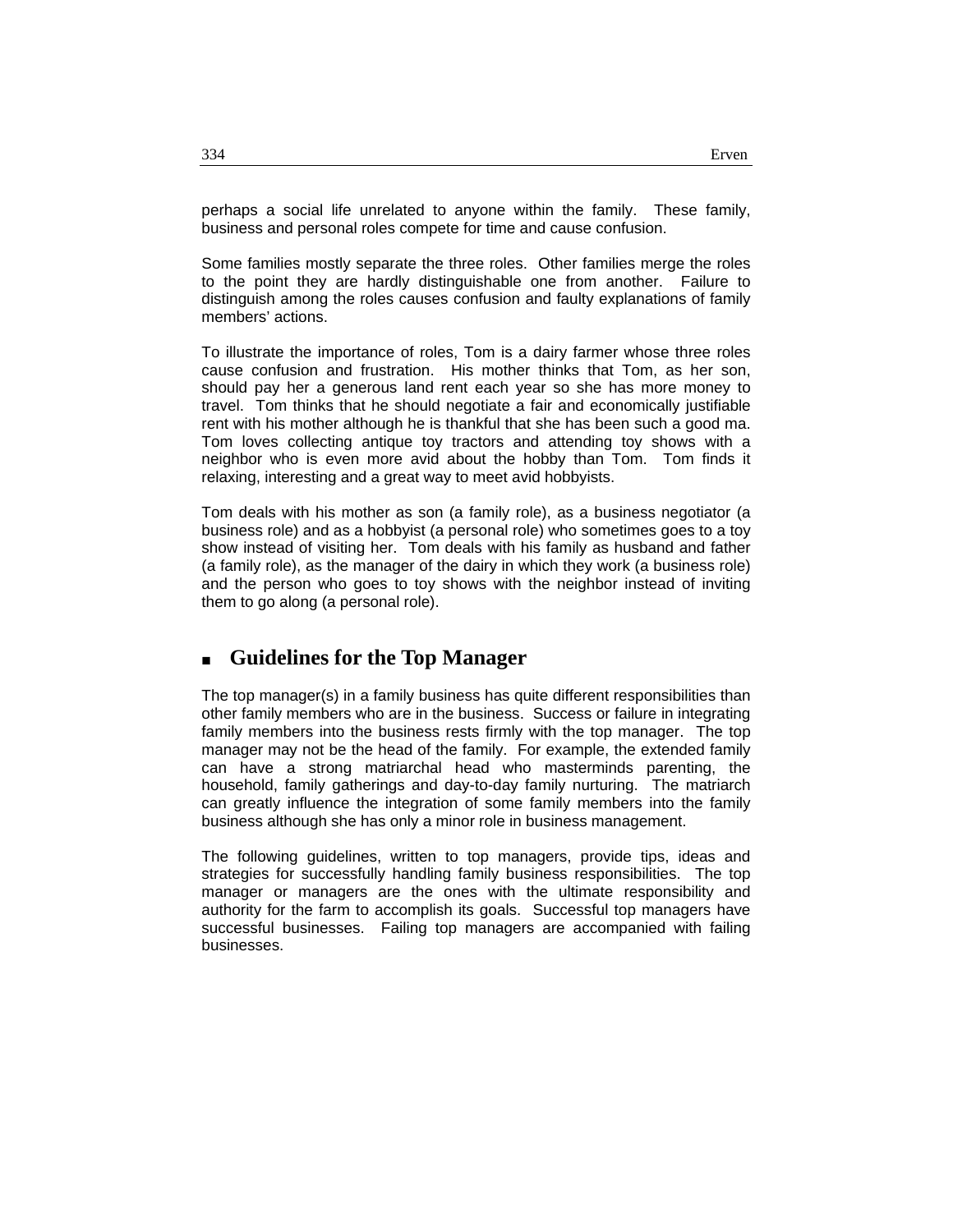#### **Develop a Mission Statement and Goals for the Farm Business.**

The informal nature of most family businesses requires that the planning combine formal and informal discussion. The process of planning helps more than the resulting plan. Engaging all the family members in the process assures that they know and understand the goals and why they are important to the businesses' future. Broad input into planning rests on the maxim, "All of us together are smarter than any one of us."

### **Provide a Testing Period for Family Members Coming into the Business.**

The testing period provides a safety valve in cases where the new person doesn't work out. The parties to a relationship that is not working can break off an employer/employee relationship much easier than a partnership or coinvestor relationship. Starting as an employee provides the family member time to determine if the family business and working for another family member meet his or her expectations. A two or three-year starting period as an employee can lead to opportunity to start buying into the business or to be given long-term responsibilities. Starting a new person as a partner or co-investor with longterm promises is like marriage without courtship. Knowing a person well as a son or daughter can be quite different from knowing the person as an adult in a business relationship. Commitments to new in-laws without a testing period are even more problematic.

#### **Provide Written Job Descriptions for Each Member of the Family.**

Start by making sure that everyone understands your own job description. Job descriptions serve as a valuable communication aid. Too often, family members join the business with only a vague understanding of what their responsibilities will be. Compensation promises may be even more vague than job responsibilities. Job descriptions pave the way for fair compensation. Open and honest discussion about duties and opportunities for input into management benefit everyone. Imagine a situation in which Mom and Dad believe their daughter joining the business will solve their labor problems in the calf barn. The daughter thinks joining the business will provide an opportunity to apply all she has learned at college about dairy nutrition. She looks forward to correcting several other mistakes her parents have been making for years. Laborer or herds person? A job description can help answer the question.

#### **Train people to do Their Jobs.**

Employees succeed only if they know how to do what they are hired to do. The same goes for family members. New people on the farm usually need some training. Even a family member who was "in and around" the farm for years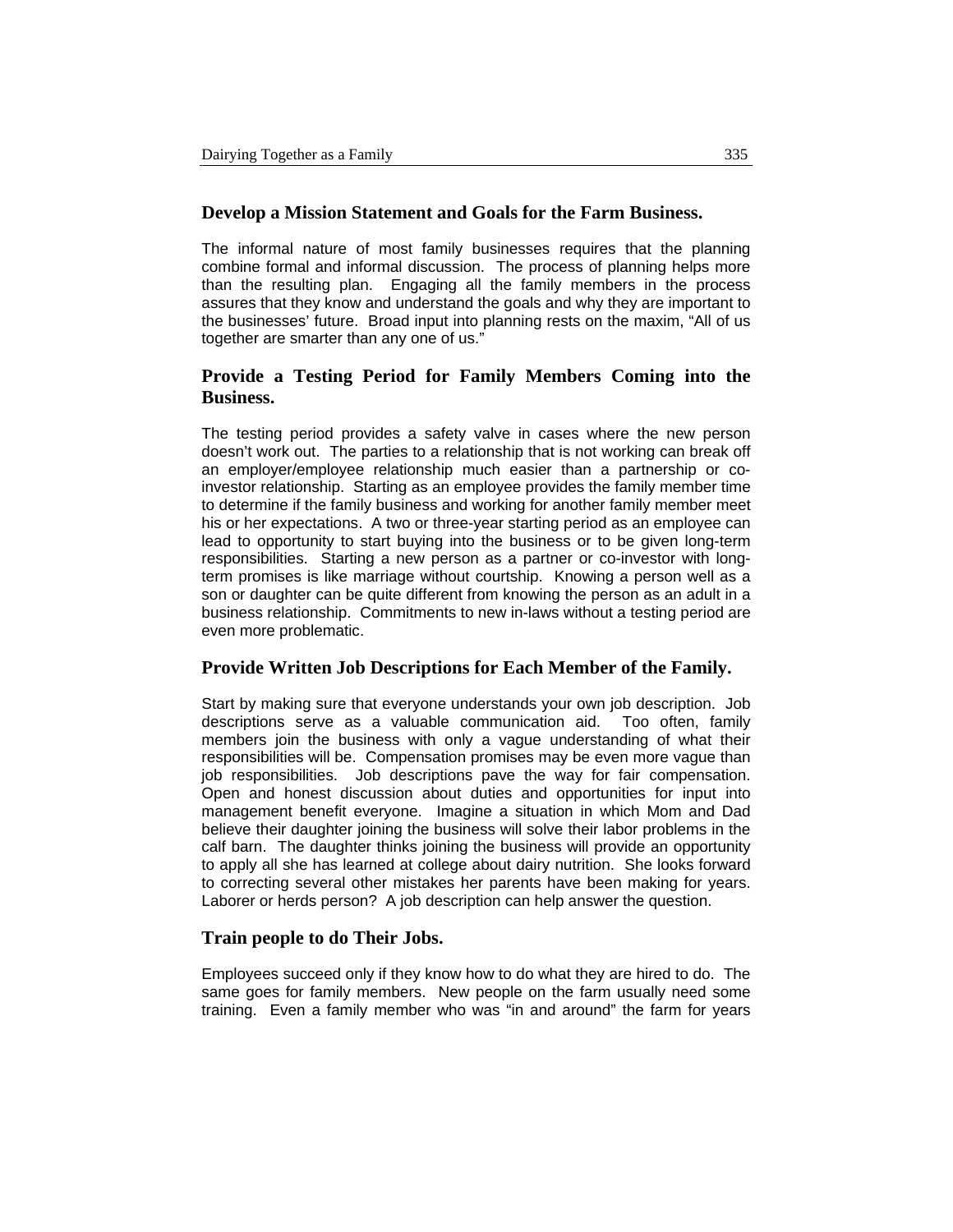during childhood is likely to need some training. You are likely to ask, "Should I ask my brother or new son-in-law who grew up on a dairy farm to accept some training?" Answering no to this important question is setting the new person up for frustration and perhaps failure.

#### **Delegate Responsibility and Authority.**

This guideline combines job descriptions and training. Make responsibility part of the job description, provide the necessary training and then delegate. Responsibility builds commitment and enthusiasm. Delegation involves pushing responsibility as far down in the organization as practical. Delegation of responsibility frees you from attention to day-to-day problems so that you can work on new problems. Certain tasks must remain your responsibility, e.g., whether to buy more land. Other responsibilities, e.g., whether to call the veterinarian or when to change the oil in a tractor, unnecessarily bog you down.

#### **Operate a Profitable Business.**

An unprofitable business must be turned around if you are to avoid longer-run disaster. Of course, profit does not guarantee family business continuity. It does, however, make it possible to concentrate attention on the family and people issues that can destroy a business just as surely as lack of profit destroys it.

#### **Develop Harmony Between the Business and Family.**

Farm businesses bring stress to everyone involved. Farming challenges even the best managers and most solid families. The work is never-ending. Family members carry the stress home to their families. On the other hand, stress from home is carried to the business. Marital problems, personal financial problems and illness, for example, easily affect on-the-job performance. No top manager can control the events causing stress. However, you can be sensitive to the status of family/business interaction. Keep family commitments in mind when scheduling workdays. Be mindful of who worked the last holiday.

#### **Provide Leadership and Coaching to the Business.**

Every organization needs leadership to thrive. Family members want you to lead. Family members also want to be coached by a caring person sincerely interested in being helpful. Your failure to lead leaves them waiting for someone to step forward. Sometimes, leadership depends primarily on your delegating specific responsibilities to each member of your family management team. In some cases, the events call for you to be decisive and firm.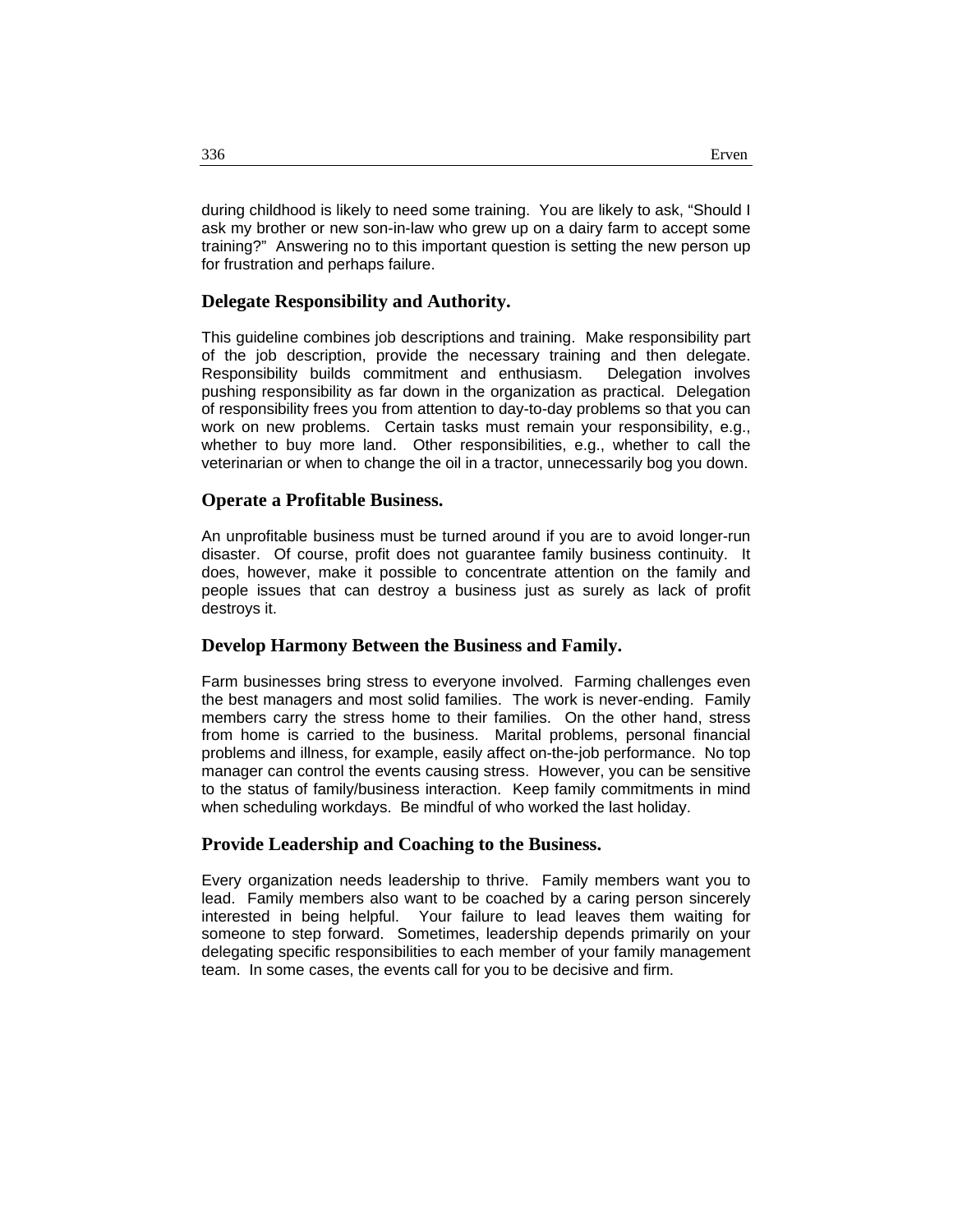### **Communicate Clearly and Often.**

Few family members complain about understanding the business too well. Even fewer complain about a manager who encourages them to ask questions as they occur. Open and clear communication creates an environment in which people can disagree with each other without being disagreeable. The top manager can select from a host of communication aids: staff meetings, weekly management meetings, daily "catch up" conversations, annual family business meetings, quarterly written reports to all personnel, suggestion boxes, managing by "walking about," performance evaluations, speaking to each key person at least once each day, two-way radios, message boards and a weekly meal out with family staff. The list suggests that no one way is best for all. Each top manager needs to commit to clear and open communication and then set about finding ways to do it.

#### **Develop Pride Throughout The Family in Your Farm Business.**

Being part of a winning team helps build self-confidence, team spirit and the conviction that "I am at the right place." Success builds pride. Progressive, recognized, adapting and modern farms build pride. Attractive farmsteads, hats and shirts with the farm name and employees' names, and a steady flow of visitors also build pride. Pride comes from years of attention to important details.

#### **Nurture Each Family Member in the Business.**

Nurturing is a combination of parenting, caring for, listening to, being concerned about and being interested in every member of the family. The emotions and feelings that come with nurturing matter most. No one will hand you a recipe for their nurturing. How to do it varies person by person. "She/he really cares about me!" This signals your success in nurturing.

#### **Celebrate the Farm's Successes.**

Celebrations shown that you notice and appreciate the efforts people are making for the good of the business. Reaching a production goal, making it through a rough winter, finishing a harvest season or completing a move into new facilities deserve to be celebrated. Each family can discover how it prefers to celebrate. The following can work: farm picnics, pizza for everyone, a staff day at an amusement park, home made ice cream, renting the local swimming pool after hours and one day hiring a limousine to bring people to work.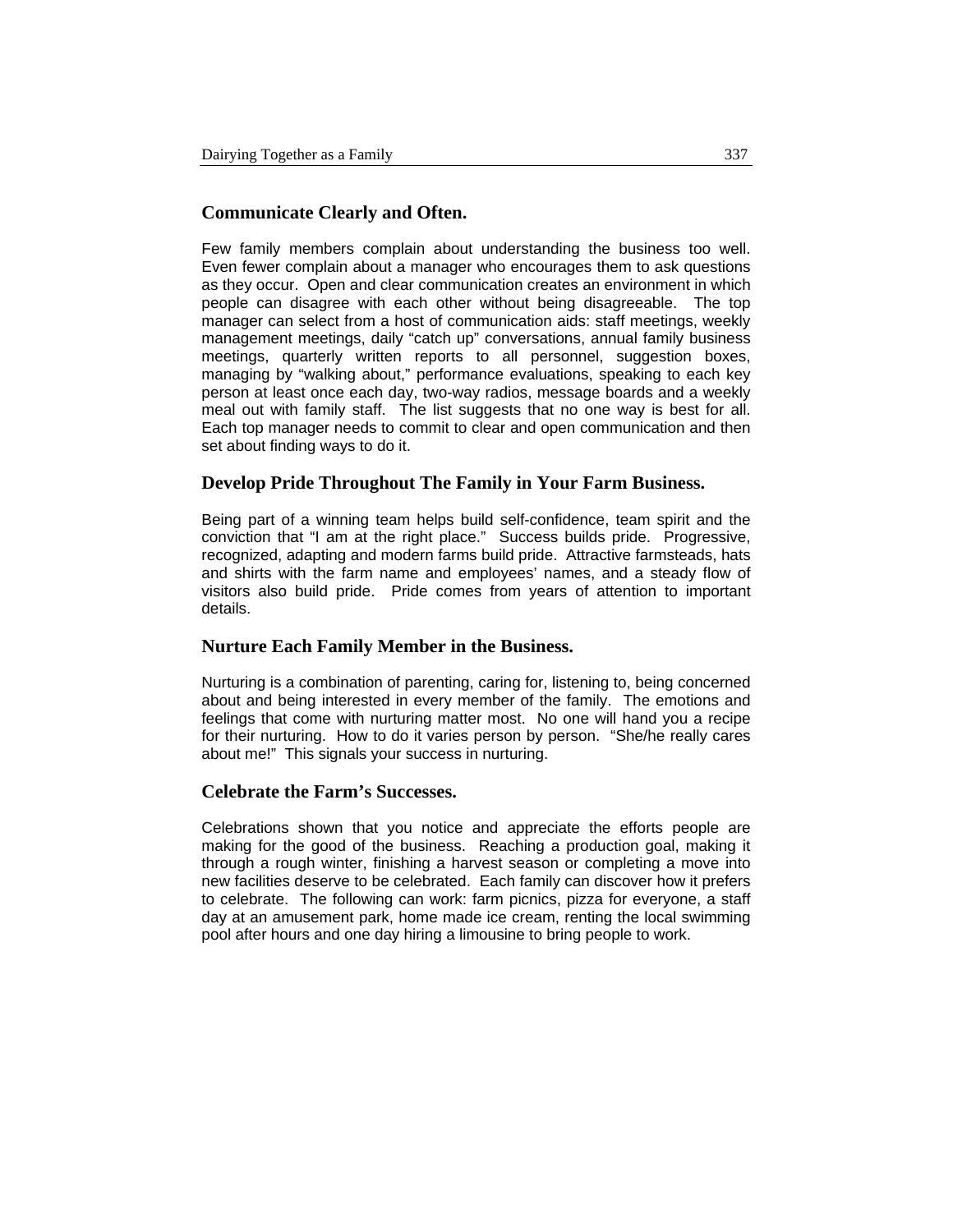#### **Catch People Doing Things Right and Say Thank You.**

Discipline usually focuses on people's mistakes. No one is perfect. Discipline comes with supervising people. Making most feedback positive paves the way for discipline having the desired positive results. Knowing that one is appreciated for the good done helps accept the consequences of mistakes.

#### **Prepare People for Their Future Responsibilities.**

To some extent, each of the previous guidelines contributes to this preparation. The future generation of top managers can learn much from observing this generation's managers. Simply observing is not enough. People need to be given the opportunity to make decisions and then accept responsibility. Getting to know successful managers of other farms is helpful. Attending regional and national meetings also helps. A plan works best when it provides for a wide range of experiences, responsibilities and training.

#### **Have Fun.**

The wisest people in farming emphasize the importance of liking the farming industry, the place, the people and the day-to-day life on the farm. You face a serious challenge when people in your business stop looking forward to going to work the next day. An anonymous source said it well, "When people stop having fun, none of the rest matters."

# **Guidelines for Family Members**

Guidelines can also help the rest of the family. Success in family businesses is a two-way street - top managers creating an environment in which people can succeed and people taking advantage of the opportunities given them. The guidelines for being known as an outstanding family member in the business are strikingly similar to the guidelines for building a reputation as an outstanding non-family farm employee. The following guidelines are written to family members who must work with the top manager, with each other and with nonfamily employees.

#### **Seek Responsibility.**

Pay special attention to what responsibilities others in the family avoid. Their avoidance provides you opportunity. Regularly taking an extra turn at the farm's "dirty" jobs builds goodwill. Fairness or equality matters much less than the reputation within the family that you are building. Assisting with what the business needs most, e.g., better records, helps more than insisting on one's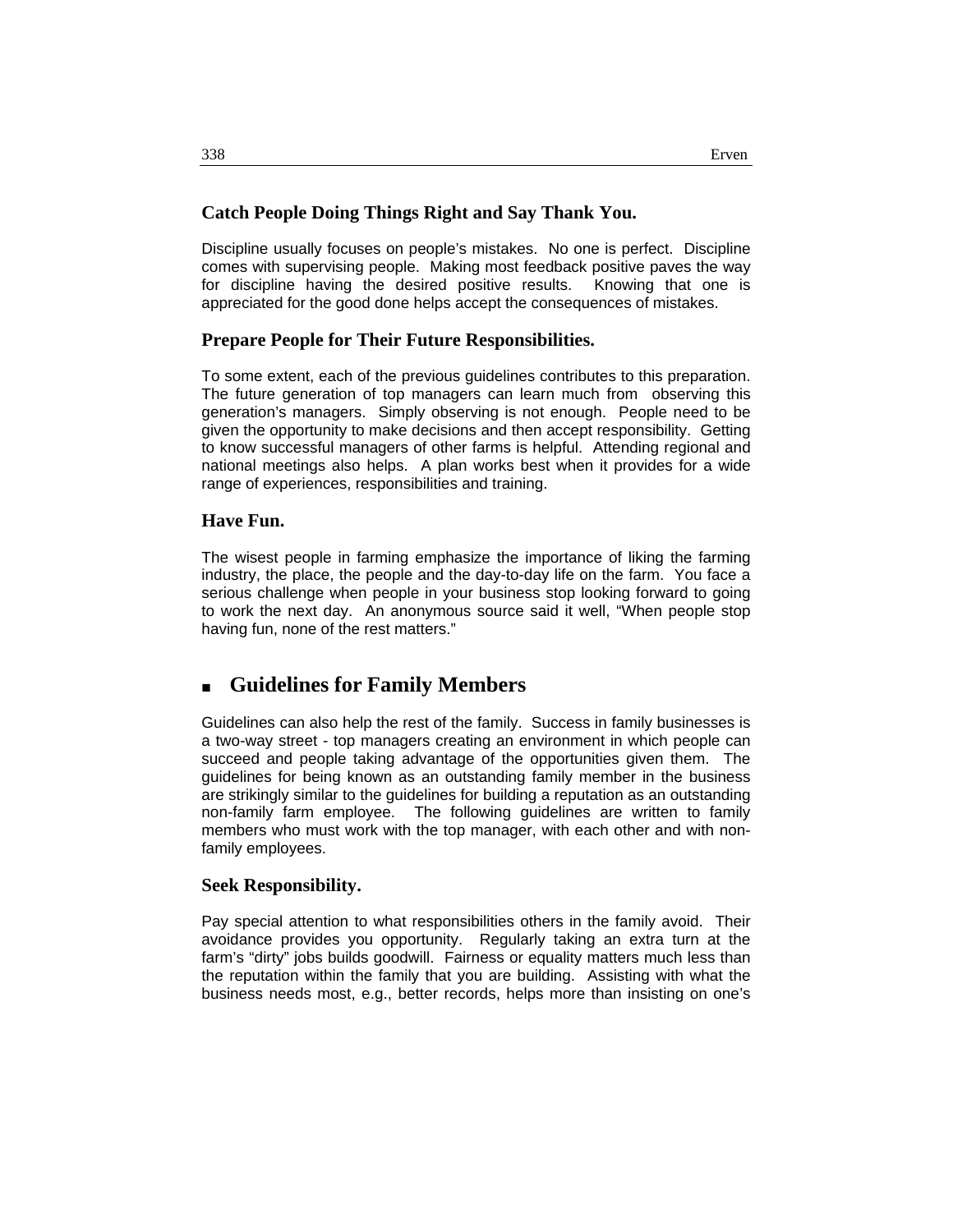favorite tasks already being done adequately by someone else, e.g., choosing bulls and A.I. work.

#### **Become Competent in Handling Your Responsibilities.**

Be willing to learn. Admit to what you don't know or don't know how to do. Asking many questions of knowledgeable people, training, practice, reading, watching videos and hard work are just some ways to build up your competencies.

#### **"Read" the Signals Sent to You.**

Family members are more likely to hint at what they want you to know than to assert it clearly. Everyone paying attention to non verbal communication avoids the build up of emotions and anger. "Readers" of others can become the askers, the promoters of improved communication and the mediators. Those sensitive to others' feelings are likely to be widely appreciated within the family. People with ears and eyes of stone are about as helpful to communication as walls of stone.

### **Be Consistent in Your Mood, Humor, Temperament and Cheerfulness.**

Moodiness isn't an asset. Evenness and consistency are. Practice self-control. Such guidelines suggest to some people that they need to change to be successful in their family's business. The precise point of this guideline is to call attention to the simple fact that some people have personal characteristics that if unchanged will guarantee failure in the business. Choosing each day to be happy is an excellent first step.

#### **Admit Your Mistakes.**

Save everyone else the need to figure out what went wrong if you already know what happened. Making excuses doesn't help. It does cause others to be suspicious of you when similar things next go wrong.

#### **Establish a Home Independent of Your Parents.**

If Mom still washes your underwear, you are not ready to form a business relationship with Dad. Family business relationships should be adult like. People living with their parents often retain a parent-child relationship rather than work toward an adult-adult relationship. Worship, social and recreational lives independent of parents and other family members often contribute to success in family business relations.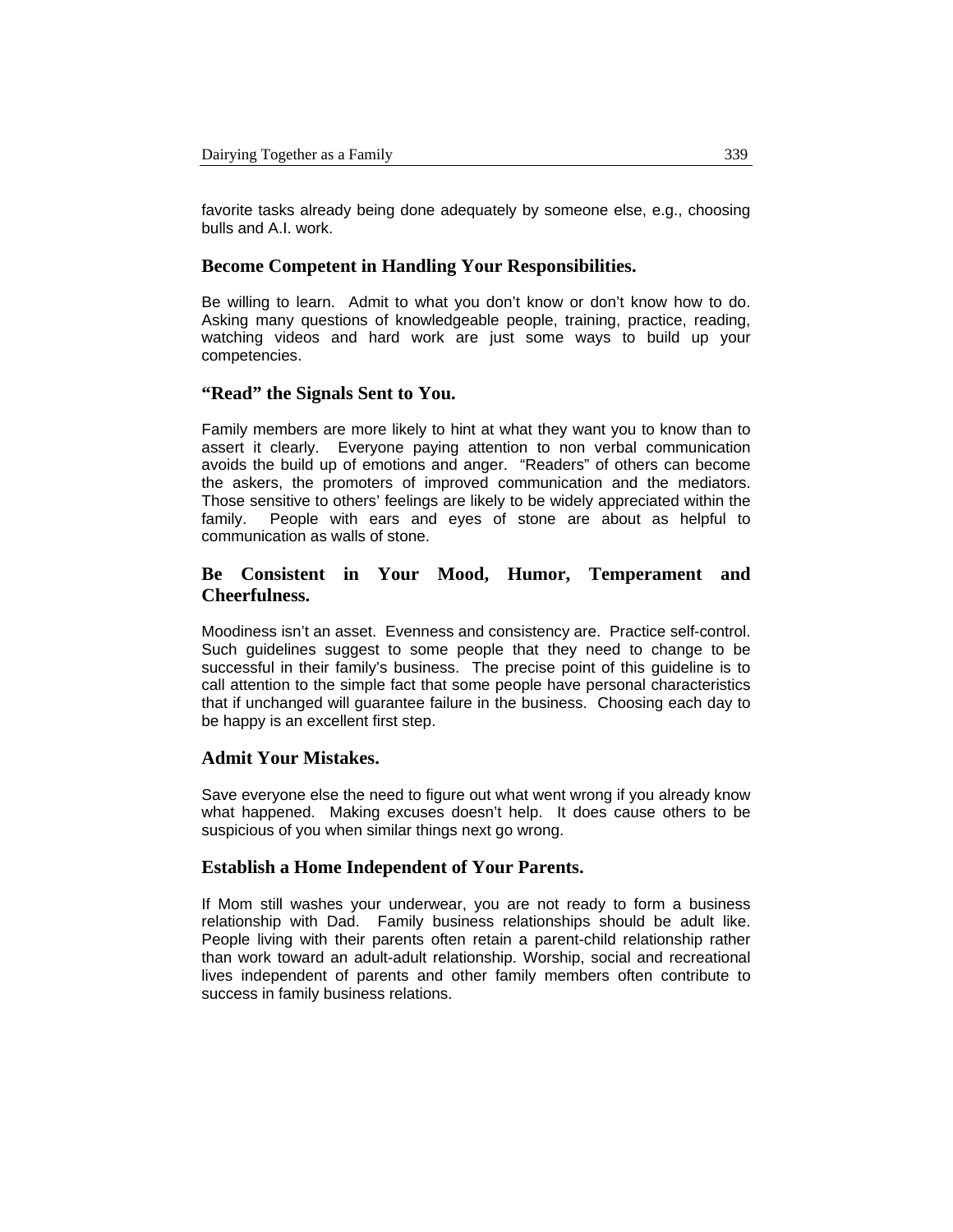#### **Build Good Relations with Non-Family Employees.**

They watch your family. They wonder about family relations and their future. Experienced employees worry about young family members taking their jobs. Young family members can learn a great deal from employees who have been through years of ups and downs with the farm. The older employees often know the senior family members better than they know young family members. Take advantage of their wisdom.

#### **Prepare for Your Next Position in the Business.**

Observe carefully what the top managers are doing. Learn from their mistakes. Ask them questions. Seek opportunity to gain experience in making decisions, putting into practice what you have decided and then living with the consequences. Get well acquainted with successful top managers on farms throughout the country. Know where the industry is going, who are its leaders and the most importance challenges that lie ahead. Keep your personal mission statement updated. Have a career plan but accept that it cannot be a road map to get you to a specific career point by a certain date. A career is a journey not a target.

# **How Are We Doing?**

"How are we doing?" Ask, don't guess. Here is a simple test that any family can use to test how they are doing with family business relations. Each family member can respond to the list following this direction:

*Please rate your family business on each of these twelve items using the following scale:*

*1 = Always, 2 = Usually, 3 = Sometimes, 4 = Rarely, 5 = Never* 

- 1. Our business has known and shared goals.
- 2. We know each other's job responsibilities.
- 3. We know how to do our jobs well.
	- **Each of us has responsibilities important to the success of** the farm.
- 5. We share responsibility for family happiness.
- 6. We have a profitable business.